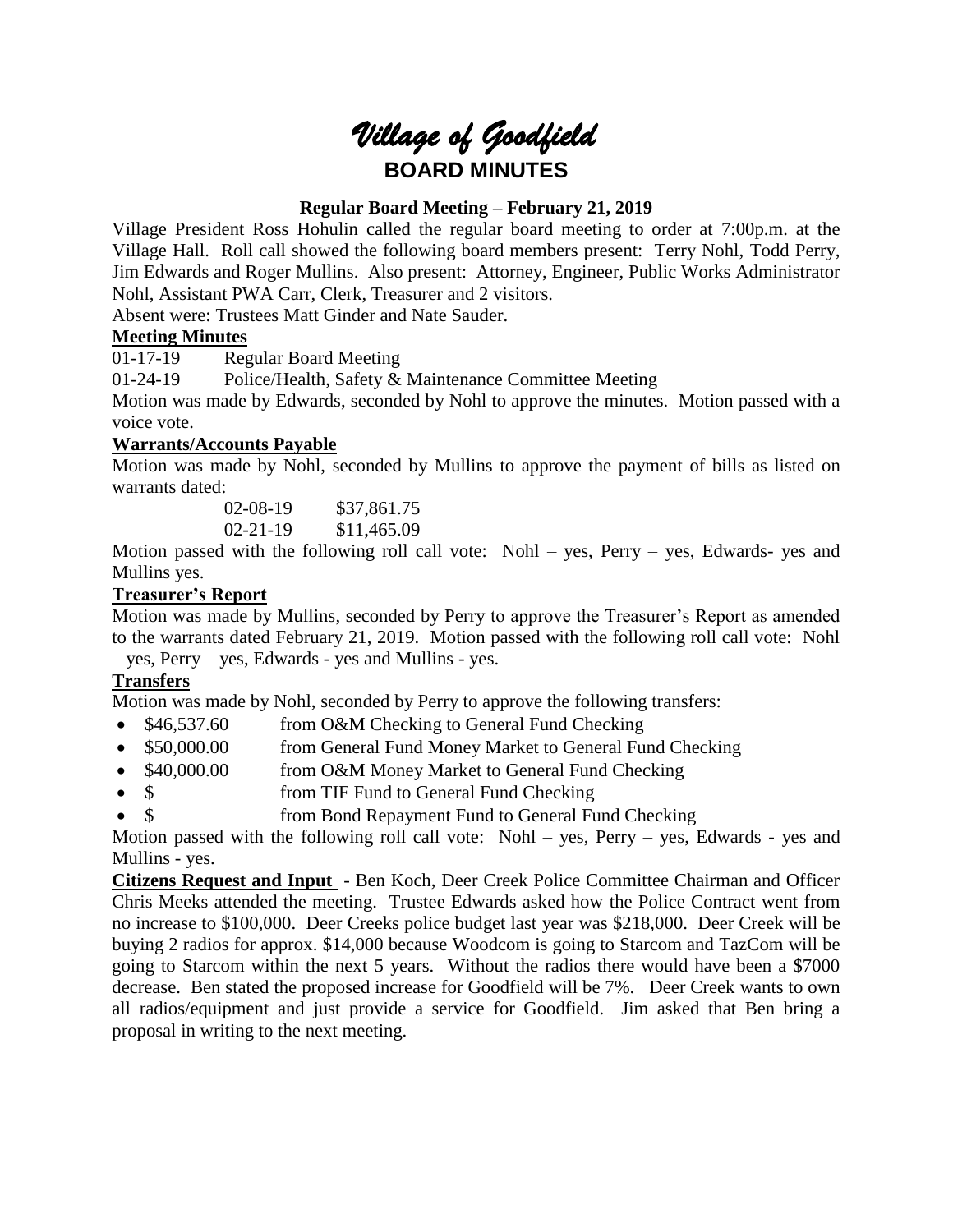#### **OLD BUSINESS**

# **WATER TREATMENT PLANT/DISTRIBUTION SYSTEM**

Miex Unit is still being fine-tuned. Engineer brought pay request #5 from GA Rich in the amount of \$26,646.43. Motion was made by Mullins, seconded by Edwards to approve pay request #5 to GA Rich in the amount of \$26,646.43. Motion passed with the following roll call vote: Nohl – yes, Perry – yes, Edwards – yes and Mullins – yes. Engineer has not received pay request from Zeller or IXOM yet.

Engineer brought pay request from GA Rich for work on Miex in the amount of \$19,500.00. Motion was made by Mullins, seconded by Edwards to approve paying \$19,500 to Miex. Motion passed with the following roll call vote: Nohl – yes, Perry – yes, Edwards – yes and Mullins – yes.

# **SEWER TREATMENT PLANT/COLLECTION SYSTEM**

Nothing discussed.

**Payment of outstanding invoices upon request of Village Engineer**

There were no outstanding invoices.

**Comprehensive Plan/Mile and a half radius map**

Nothing discussed.

**Website Update**

Nothing discussed.

#### **Adopt International Commercial Building Code**

Nothing discussed.

#### **Alley between Thomas/Zobrist**

# **Ordinance Vacating Public Alley**

Motion was made by Mullins, seconded by Nohl to approve **Ordinance #19-03,** an ordinance of the Village of Goodfield vacating public alley. The alley is located on west Fisk Street between the properties commonly known as 201 W Fisk Street and 125 W Fisk Street. Motion passed with the following roll call vote: Nohl – yes, Perry – yes, Edwards - yes and Mullins - yes.

#### **Drainage & Access Easment**

Motion was made by Nohl, seconded by Mullins to present Easement to Mike Zobrist for signatures. Motion passed with the following roll call vote: Nohl – yes, Perry – yes, Edwards – yes and Mullins - yes.

#### **Timberline Watermain Extension Update**

Nothing discussed.

**Ingress/Egress Easement for Sanitary Sewer Trunk Main**

Nothing discussed.

**Tax Increment Financing Review**

Nothing discussed.

**Consolidated Election**

Consolidated election is April 2, 2019.

**Solar Energy Code**

Nothing discussed.

#### **Village Hall Sign**

Nothing discussed.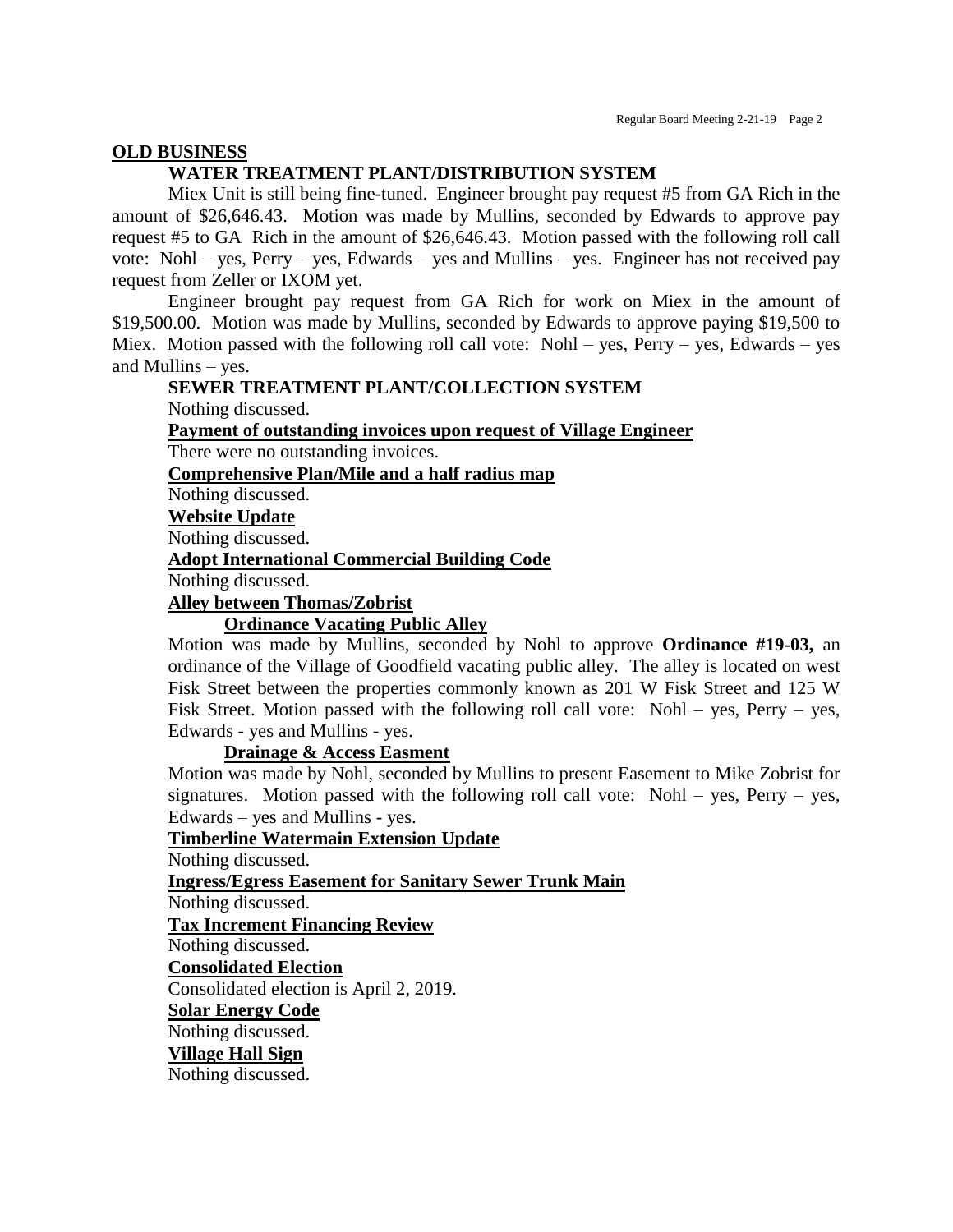#### **Police Protection**

## Tabled.

#### **Audit Contract**

Treasurer Teresa DeGrave suggests a 3 year proposal, not a one year proposal, and asked Board members to review the Request for Audit Proposal to be published in the newspaper. Motion was made by Nohl, seconded by Mullins to publish Request for Audit Proposal as presented by Treasurer. Motion passed with the following roll call vote: Nohl – yes, Perry – yes, Edwards – yes and Mullins – yes.

#### **Raymond & Cleveland**

Tabled.

## **Goodfield Crossing Drainage Issue**

PWA Nohl met with the business owner who does not have an approved drainage plan. Owner was supposed to meet with adjacent land owner to try to work out the drainage issue. PWA Nohl has not heard anything from either party but the issue has not been resolved. There is another property building to the north of this property that will soon be building so there may be issues with drainage there also.

## **VH Storm Sewer**

All documents are completed. Notice to Proceed has been issued.

#### **Garage Addition**

Nothing discussed.

## **Sewer Main Easement – Dr. Merheb & Barn III**

Tabled.

# **NEW BUSINESS**

# **Liquor License Request from Freedom Oil**

Motion was made by Edwards, seconded by Mullins to approve a Class A liquor license requested by Freedom Oil commencing March 1, 2019 and expiring April 30, 2019 as recommended by Liquor Commissioner and contingent upon receiving the fingerprinting information from the Illinois State Police. Motion passed with the following roll call vote: Nohl – yes, Perry – yes, Edwards – yes and Mullins - yes.

# **Alcoholic Beverage and Liquor Control Ordinance Amendment – Sec. 16.109 (E)and 16.124 (C) & (G)**

Motion was made by Edwards, seconded by Perry to approve **Ordinance #19-04**, an Ordinance amending Chapter 16, Article I, Section 16.124 (C) &  $(G)$  of the Village Code. Motion passed with the following roll call vote: Nohl – yes, Perry – yes, Edwards – yes and Mullins - yes.

Motion was made by Edwards, seconded by Perry to approve **Ordinance #19-05**, an Ordinance amending Chapter 16, Article I, Section 16.109(E) of the Village Code. Motion passed with the following roll call vote: Nohl – yes, Perry – yes, Edwards – yes and Mullins - yes.

#### **Timberline Mobile Home Water**

The Village sells bulk water to Timberline Mobile Estates and has an agreement with them to recover costs in getting the watermain to them. They have not been current on their water bill since 2015. The Village has been trying to work with Mr. Rizquallah. On multiple occasions the Village has received bad checks from him. Trustee Edwards is